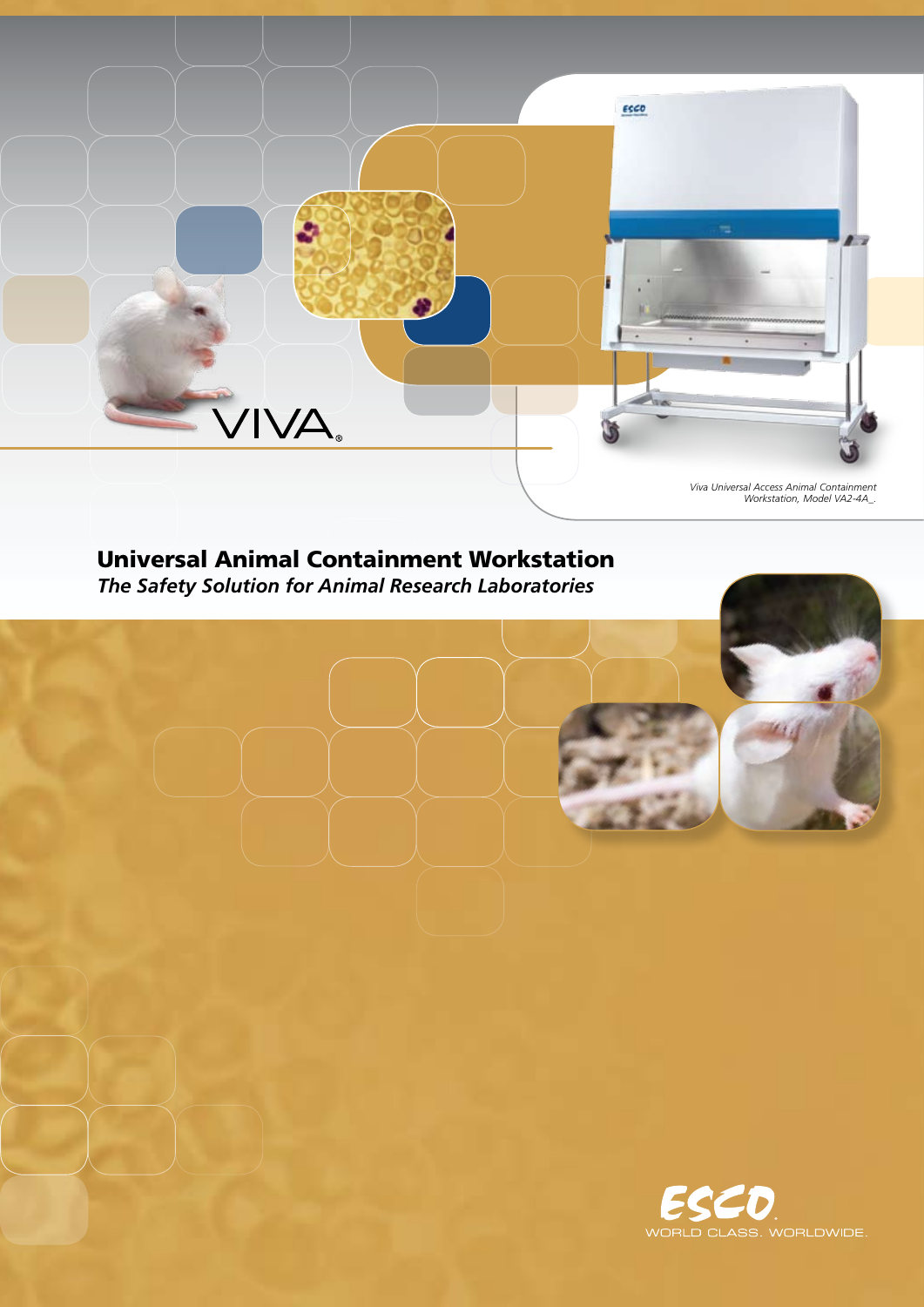

#### **Main Features**

- **Provides Class II biological safety cabinet protection.**
- Unique Dynamic Chamber™ plenum delivers quiet, uniform airflow.
- -Negative pressure plenum surrounds contaminated positive pressure plenum; no fabric bags are used.
- Long-life ULPA filters for supply and exhaust airflow. (IEST-RP-CC001.3)

Sentinel™ microprocessor, programmable, supervises all cabinet functions.

Frameless, shatterproof sash is easier to clean, offers larger, unobstructed viewing area.

Ergonomically angled front improves reach and comfort.

Angled supply filter matches cabinet profile to achieve best downflow uniformity.

One piece work surface removal simplifies cleaning.

- Raised airflow grille prevents blockage to airflow; maintains safety.
- **n** Improved lighting is brighter, more uniform, reduces glare.
- Optional UV lamp is located away from direct line of sight; lamp operates on programmable timer. Esco **SCCIDE**" antimicrobial surface on all painted surfaces.
- Activated carbon filter removes odors.

*Model VA2 (available in 1.2 and 1.8 meter models / 4ft. and 6ft.) shown with optional infinitely adjustable stand, raised position.* 

**André Contrat de Contrat de Contrat de Contrat de Contrat de Contrat de Contrat de Contrat de Contrat de Contr** 

#### **Containment Protection**

 $\Rightarrow$ 

The Esco Universal Animal Containment Workstation provides Biosafety Cabinet Class II performance to help protect investigators and animal handlers from animal exposure which can create occupational hazards such as asthma and allergies.<sup>1</sup> In addition, the Universal Workstation can be used for



a variety of general laboratory applications which require clean air and contaimnent.

The Workstation protects the user from airborne contaminants during cage changing and other procedures. It protects animals from external and cross contamination, and protects the environment from particulate emissions.



*Shown with optional mobile hydraulic height-adjustable support stand fully lowered.* 

**<sup>1</sup>**National Institute for Occupational Safety and Health (NIOSH) 1998, *Preventing Asthma in Animal Handlers*, DHHS (NIOSH) Publication No. 97-116. Visit www.cdc.gov/niosh/animalrt.html.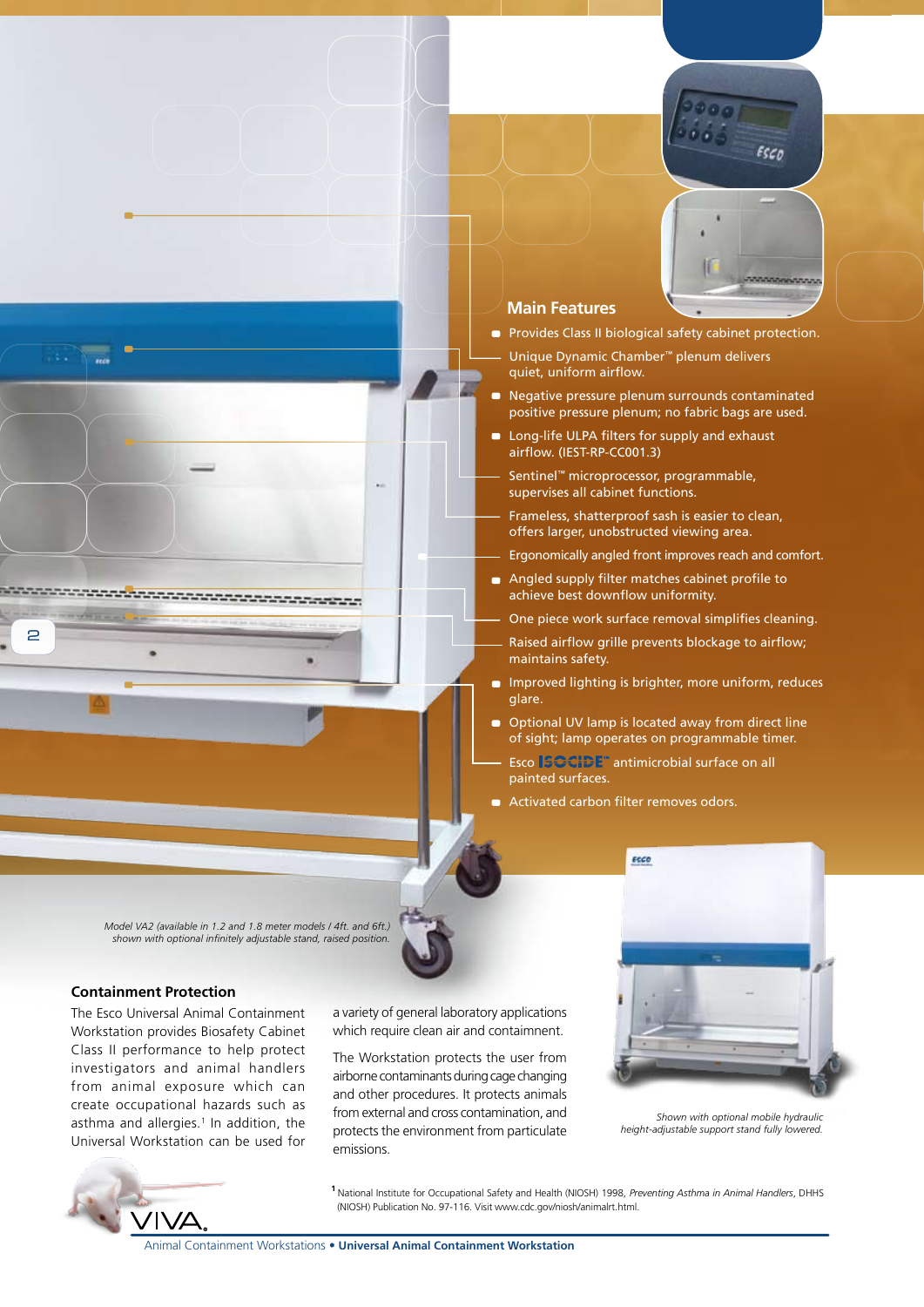

*Sentinel Microprocessor Control System, Programmable*

*When programmed ON • the start-up sequence confirms status with Air Safe and local time display.*

*• the Personal Identification Number (PIN) access restricts unauthorized adjustments. • an airflow alarm warns of deviations from normal velocities.*

- The laminar airflow system creates a recirculating vertical flow of ISO Class 3 clean air across the work surface per ISO14644.1.
- A large 305 mm (12") sash opening accommodates standard size animal cages, provides ample room for surgical procedures and other animal research protocols.
- The sliding window opens to 450 mm (17.7") for insertion and removal or larger instrumentation and equipment.

# **Integrated Filtration System**

A combination of twin ULPA filters, an activated carbon filter and an intake air pre-filter give the Universal Workstation a fully integrated envelope for animal, operator and environmental protection.

- ULPA filters (per IEST-RP-CC001.3), are tested to a typical efficiency of >99.999% for 0.1 to 0.3 micron particles.
- An improved mini-pleat separation technique maximizes filter surface area, improves efficiency and extends filter life over conventional separation.
- A disposable carbon pre-filter removes odors, traps larger particulates before they enter the blower chamber, and protects the supply ULPA filter to extend filter life.
- The supply ULPA filter provides clean air to the work surface in a gentle vertical laminar flow.

• The exhaust ULPA filter removes all particulates acquired from the work surface before the air is exhausted to the room.

#### **Balanced Airflow**

Intake and exhaust ratios are factory balanced before shipment to assure proper performance of the resulting air curtain.

- The cabinet creates an airflow ratio of 60% recirculation to 40% exhaust, similar to a Class II, Type A2 biological safety cabinet.
- The inflow of room air is captured in the slots peripheral to the work surface opening before it can contaminate the work area.
- Contaminated room air does not enter the work area.

# **Blower Efficiency**

The Universal Workstation blower system is designed for maximum energy efficiency and minimal maintenance.

- One permanently lubricated independent blower is used.
- The centrifugal, direct-drive, external rotor motor is selected to reduce noise, vibration, and improve motor bearing life.
- Self-regulating airflow system automatically compensates for filter loading to extend filter life.
- The proprietary Esco motor/blower orientation minimizes noise (less than 65 dBA for VA2-4) and vibration at the work surface.
- The built-in solid-state variable speed controller is infinitely adjustable from *Off* to *Maximum.*
- A built-in RFI and electrical noise filter eliminates interference with adjacent instrumentation.

#### **Sentinel Microprocessor Control, Alarm, Monitoring System**

The Esco Sentinel microprocessor-based control system supervises operation of all cabinet functions.

- Control levels are locally configurable to meet user requirements.
- Continuous monitoring of cabinet airflow is displayed on a bright, easyto-read LCD panel.
- Integrated, temperature-compensated true airflow velocity sensors provide the highest control accuracy.

Additional Sentinel functions are factory set to default OFF. These can be user activated through the touchpad data entry access.

• Automatic start-up sequence will prepare the cabinet for normal operation and advise when safe conditions are established.

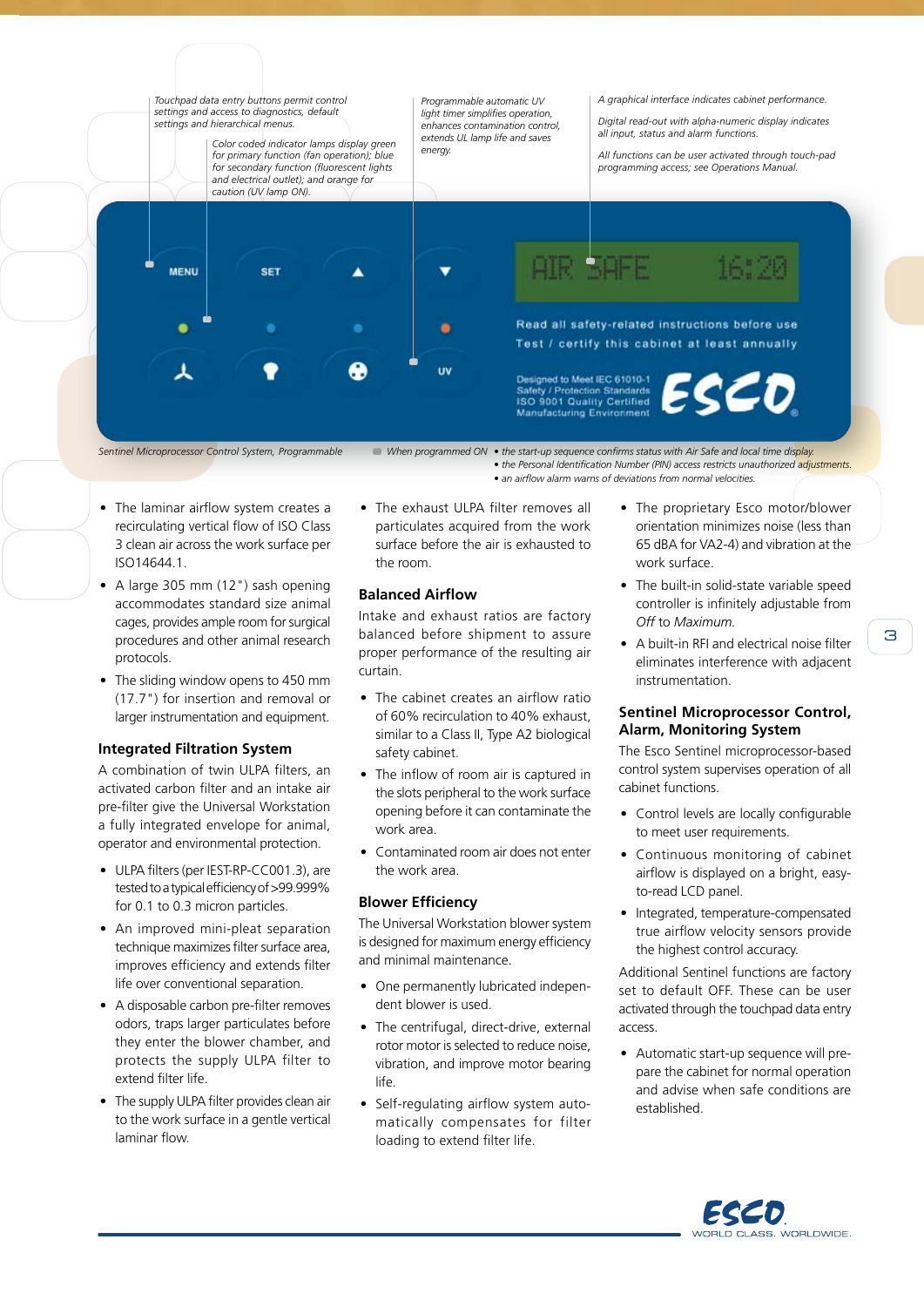

ULPA-filtered air Unfiltered / Potentially contaminated air Room air / Inflow air

#### **Cabinet Airflow System**

- Ambient air pulled through the perforations towards the work zone .<br>front prevents contamination of the work surface and work product. The inflow does not mix with the clean air within the cabinet work zone. Inflow air travels through a return path toward the common air plenum (blower plenum) at the top of the cabinet.
- Approximately 40% of the air in the common plenum is exhausted through the ULPA filter to the room. The remaining 60% of the air is passed through the downflow ULPA filter and into the work area as a vertical laminar flow air stream bathing the work surface in clean air.
- **n** The uniform, non-turbulent air stream protects against cross-contamination within and throughout the work area.
- Near the work surface, the ULPA-filtered downflow air stream splits with a portion moving toward the front air grille, and the remainder moving to the rear air grille. A small portion of the downflow enters the side capture zones at a higher velocity (small blue arrows).
- A combination of inflow and downflow air streams form an air barrier that prevents contaminated room air from entering the work zone, and prevents work surface emissions from escaping the work zone.

- An administrator controlled PIN (personal identification number) can be set to restrict access to main menu.
- An independent airflow probe (standard) can be activated to warn of unsafe conditions.

Consult your Esco Operating Manual or contact your Sales Representative for information on expanded programming capabilities built into the Sentinel microprocessor platform.

#### **Comfortable Ergonomic Design**

The VA2 cabinet is engineered for comfort, utility value and safety.

- The 10° angled viewing window and narrow profile front grille improves reach into the work area.
- The instant-start 5000k fluorescent lamp operates on an electronic ballast to reduce heat, improve comfort and conserve energy.
- The lamp delivers uniform lighting to the work surface for greater comfort, reduced glare and improved productivity; see Specifications.
- The front armrest is raised above the work zone to improve comfort and to ensure that the operator's arms do not block the forward airflow perforations.

#### **Front Sash Assembly**

Integrated sash proximity contacts sense proper sash position, serve as an interlock for the UV lamp, and activate alarm upon improper position.

- The sash is frameless to simplify cleaning by removing the side sash profile.
- All sash surfaces are easily accessible for cleaning from the front access; no tools required.
- The sash is counterbalanced for effortless one-hand operation.
- The inherently safe counterbalancing system remains in a safe position even if 1 out of the 2 cables is detached. The cabling system is rated to 6x maximum weight of frontal sash.
- The laminated glass maintains containment even if the sash is inadvertently broken.

#### **Cabinet Construction**

The cabinet is fully assembled and ready to install and operate when shipped.

- The interior work area is formed from a single piece of stainless-steel with large radius corners to simplify cleaning.
- The cabinet work zone has no welded joints to collect contaminants or rust.
- All stainless steel work surfaces are accessible for cleaning.
- Tray lift handle to easily lift the tray and encourage surface decon.
- A recessed central area and stainless steel drain pan channels spills and prevent liquids from entering the lower filtration and blower systems.
- The drain pan is flush with the side walls to eliminate concealed or hardto-clean spaces.
- There are no screws in on the front or sides to trap contaminants or complicate cleaning.
- Optional service fittings are offset for easier access.
- External surfaces are coated with Esco Isocide antimicrobial coating to protect against surface contamination and inhibit bacterial growth. Isocide eliminates 99.9% of surface bacteria within 24 hours of exposure.

#### **Electrical Safety and Certification**

All components meet or exceed applicable safety requirements.

- Each cabinet is individually factory tested for electrical safety.
- Documentation specific to each cabinet serial number is maintained on file.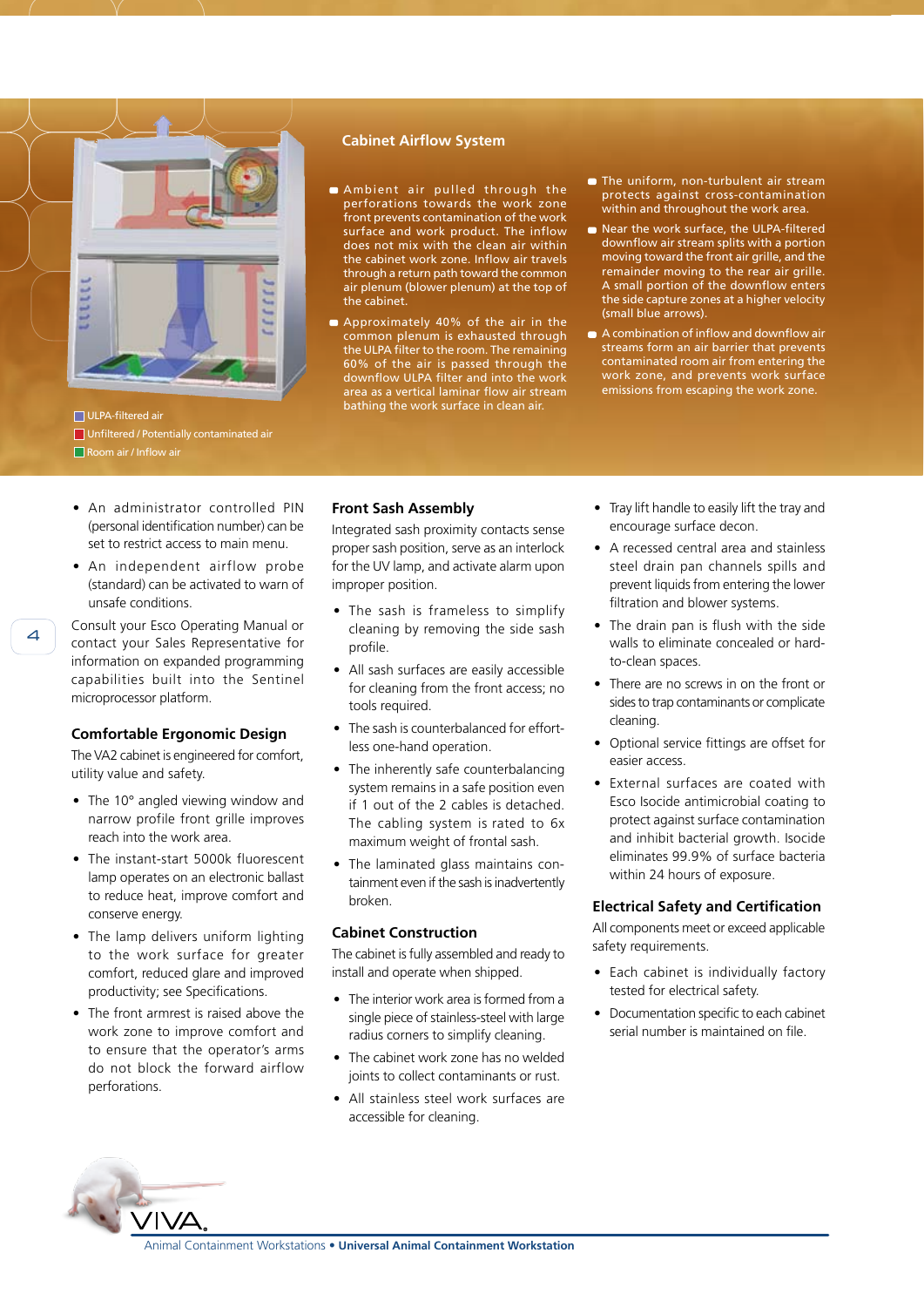#### **Model VA2 Universal Access Workstation Technical Specifications**



- *1. Exhaust ULPA filter*
- *2. Blower*
- *3. Angled downflow ULPA filter 4. Carbon pre-filter*
- *5. Electrical outlet Retrofit Kit™ provision (2 single outlets)*
- - *6. Electrical/Electronics panel 7. Fluorescent light*
- *8. Plugged service fixture provisions (2 on each side wall) for gas/vacuum /nitrogen*
- *9. Stainless steel single-piece work tray*
- *10. Stainless steel armrest*
- *11. Esco Sentinel microprocessor control system*
- *12. Laminated glass sliding sash window 13. Stainless steel back wall and side wall*

5

*14.Removable side panel for plumbing access*





*The VA2 Universal Workstation mounted on motorized adjustable height mobile support stand, shown in fully elevated position.*

*The VA2 Universal Workstation mounted on motorized adjustable height mobile support stand, shown in fully lowered position to for safe movement through hallways and standard doorways.*

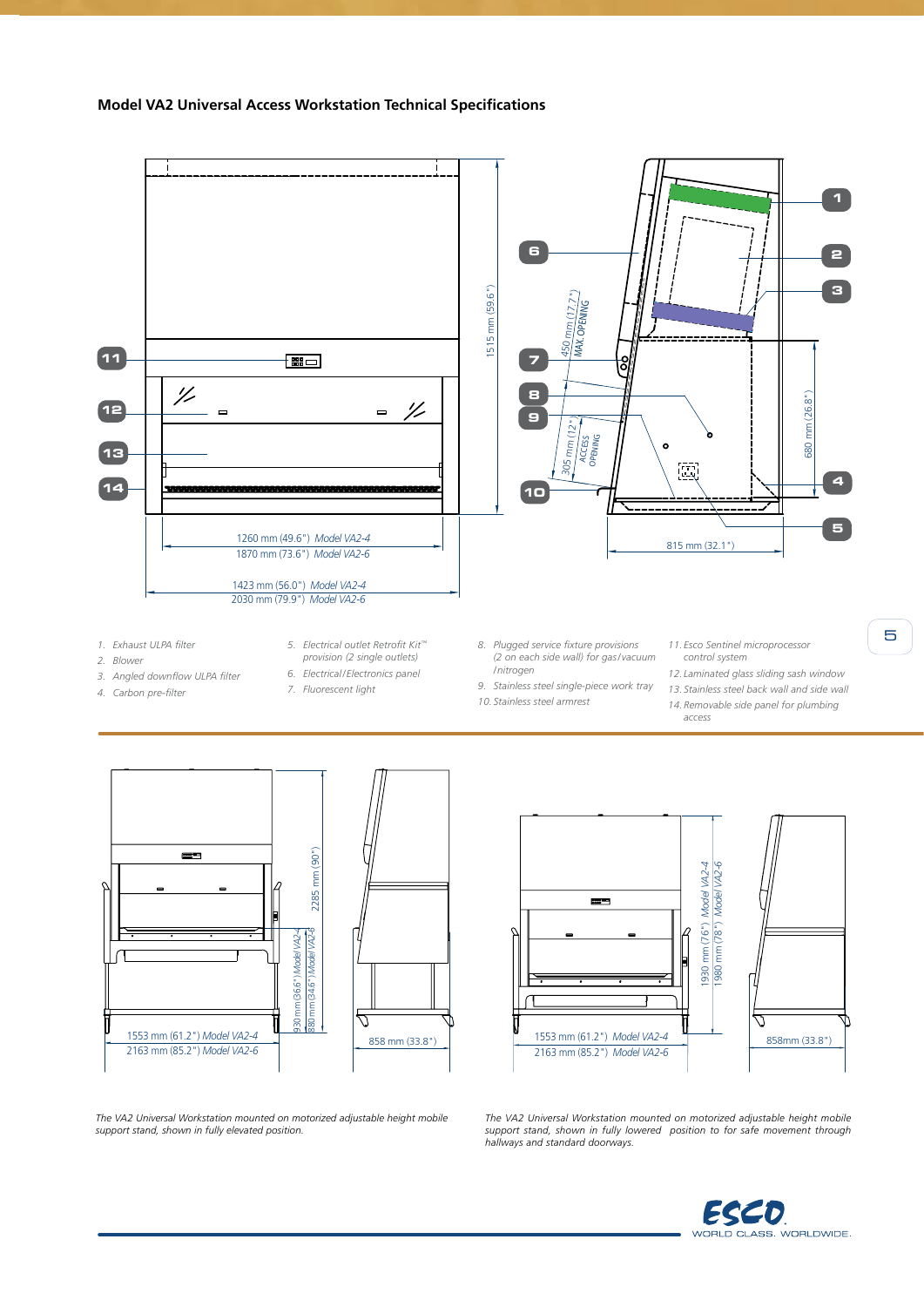| <b>General Specifications, Universal Animal Containment Workstation</b>                        |               |                                                                                             |                                    |                                                                                       |                                    |
|------------------------------------------------------------------------------------------------|---------------|---------------------------------------------------------------------------------------------|------------------------------------|---------------------------------------------------------------------------------------|------------------------------------|
| Note to customer: Insert electrical voltage number into last model number digit_when ordering. |               |                                                                                             |                                    |                                                                                       |                                    |
| Model                                                                                          |               | <b>VA2-4A</b>                                                                               |                                    | <b>VA2-6A</b>                                                                         |                                    |
| <b>Nominal Size</b>                                                                            |               | 1.2 meters $(4')$                                                                           |                                    | 1.8 meters (6')                                                                       |                                    |
| External Dimensions (W x D x H)                                                                |               | 1423 x 815 x 1515 mm<br>56" x 32.1" x 59.6"                                                 |                                    | 2030 x 815 x 1515 mm<br>79.9" x 32.1" x 59.6"                                         |                                    |
| <b>Maximum External Dimensions</b><br>with Support Stand (W x D x H)                           |               | 1553 x 858 x 1930 mm<br>60.7" x 34.1" x 90.0"                                               |                                    | 2163 x 858 x 1980 mm<br>84.6" x 34.1" x 92.1"                                         |                                    |
| Internal Work Area (W x D x H)                                                                 |               | 1260 x 620 x 680 mm<br>49.6" x 24.4" x 26.7"                                                |                                    | 1870 x 620 x 680 mm<br>73.6" x 24.4" x 26.7"                                          |                                    |
| <b>Average Airflow</b><br>Velocity                                                             | Inflow        | 0.45 m/s (90 fpm)                                                                           |                                    |                                                                                       |                                    |
|                                                                                                | Downflow      | $0.35$ m/s (70 fpm)                                                                         |                                    |                                                                                       |                                    |
| <b>Airflow Volume</b>                                                                          | Inflow        | 625 m <sup>3</sup> / h (368 cfm)                                                            |                                    | 921 m <sup>3</sup> / h (542 cfm)                                                      |                                    |
|                                                                                                | Downflow, 60% | 959 m <sup>3</sup> / h (547 cfm)                                                            |                                    | 1414 m <sup>3</sup> / h (832 cfm)                                                     |                                    |
|                                                                                                | Exhaust, 40%  | 625 m <sup>3</sup> / h (368 cfm)                                                            |                                    | 921 m <sup>3</sup> / h (542 cfm)                                                      |                                    |
| <b>ULPA Filter Typical Efficiency</b>                                                          |               | >99.999% at 0.1 to 0.3 microns                                                              |                                    |                                                                                       |                                    |
| <b>Sound Emission</b>                                                                          | <b>NSF 49</b> | $<$ 64 dBA                                                                                  |                                    | $<$ 67 dBA                                                                            |                                    |
|                                                                                                | EN 12469      | $<$ 61 dBA                                                                                  |                                    | $<$ 64 dBA                                                                            |                                    |
| <b>Fluorescent Lamp Intensity</b>                                                              |               | $>1350$ Lux ( $>126$ foot-candles)<br>measured at work surface level, zero background       |                                    | $>1100$ Lux ( $>102$ foot-candles)<br>measured at work surface level, zero background |                                    |
| <b>Cabinet Construction</b>                                                                    |               | 1.2 mm (18 gauge) electrogalvanized steel with Isocide white oven-baked epoxy power coating |                                    |                                                                                       |                                    |
| Net Weight Cabinet including stand                                                             |               | 406 kg (895 lbs)                                                                            |                                    | 528 kg (1164 lbs)                                                                     |                                    |
| Shipping Weight Cabinet including stand                                                        |               | 480 kg (1058 lbs)                                                                           |                                    | 624 kg (1376 lbs)                                                                     |                                    |
| Shipping Dimensions, Maximum (W x D x H)<br>Cabinet including stand                            |               | 1600 x 940 x 2210 mm<br>63.0" x 37.0" x 87.0"                                               |                                    | 2200 x 940 x 2210 mm<br>86.6" x 37" x 87.0"                                           |                                    |
| Shipping Volume, Maximum                                                                       |               | 3.32 $m^3$ (81 cu.ft.)                                                                      |                                    | 4.57 $m3$ (161 cu.ft.)                                                                |                                    |
| Electrical*                                                                                    |               | <b>Model</b>                                                                                | <b>Voltage</b>                     | <b>Model</b>                                                                          | <b>Voltage</b>                     |
|                                                                                                |               | <b>VA2-4A1</b>                                                                              | 220-240V, AC, 50Hz, 1Ph, 4 amps    | <b>VA2-6A1</b>                                                                        | 220-240V, AC, 50Hz, 1Ph, 4 amps    |
|                                                                                                |               | <b>VA2-4A2</b>                                                                              | 110-130V, AC, 60Hz, 1Ph, 11.5 amps | <b>VA2-6A2</b>                                                                        | 110-130V, AC, 60Hz, 1Ph, 11.5 amps |
|                                                                                                |               | VA2-4A3                                                                                     | 220-240V, AC, 60Hz, 1Ph, 4 amps    | VA2-6A3                                                                               | 220-240V, AC, 60Hz, 1Ph, 4 amps    |

**Standards Compliance Air Quality Filtration Electrical Safety** ISO 14644.1, Class 3, Worldwide JIS B9920, Class 3, Japan JIS BS5295, Class 3, Japan US Fed Std 209E, Class 1 USA EN-1822 (H14), Europe IEST-RP-CC001.3, USA IEST-RP-CC007, USA IEST-RP-CC034.1, USA UL-61010A-1, USA CSA22.2, No.1010-192, Canada EN61010-1, Europe IEC61010-1, International

# **Warranty and Documentation**

The Viva cabinet is warranted for 3 years excluding consumable parts and accessories.

- Each cabinet is shipped with a comprehensive User's Manual complete with a report documenting all test procedures.
- Additional IQ/OQ documentation is available upon request.
- Contact your local Sales Representative for specific warranty details or documentation requests.

# **Accessories and Options**

Esco offers a variety of options and accessories to meet local applications. Contact Esco or your local Sales Representative for ordering information on these and other accessories.

#### *Support Stand*

- Infinitely adjustable motorized cradle stand, with castors
	- Elevates from seating to standing work surface height with a touch of a button.
	- When lowered permits movement through standard doorway.
	- Utilizes electro-hydraulic motor to adjust the height

#### *Electrical Outlets and Utility Fixtures*

- Electrical outlet, ground fault, North America
- Electrical outlet, Euro / Worldwide

#### *Cabinet Accessories*

- Germicidal UV lamp
	- Controlled by automatic UV lamp timer through Sentinel microproces sor control panel.
	- Emission of 253.7 nanometers for most efficient decontamination.
	- Lamp is positioned away from operator line-of-sight for safety and proper exposure to interior surfaces.
- PVC armrest
	- Chemically treated, improves operator comfort, easy-to-clean. 711 mm (28") standard size.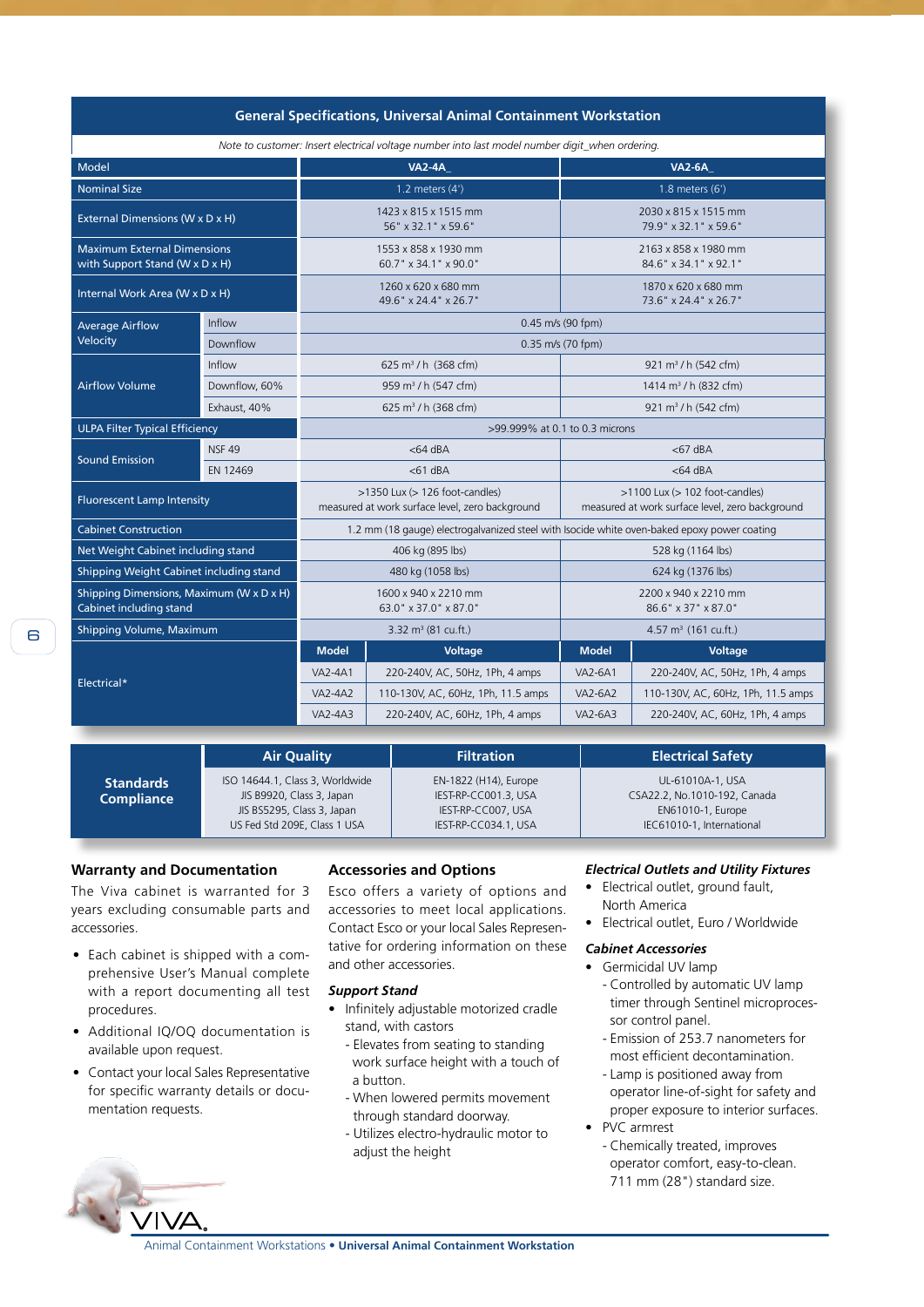#### **Importance Of Safety In Animal Containment Laboratories**

With the introduction of Viva Animal Containment Workstations, Esco applies decades of experience in clean air technologies to the animal research laboratory. Personnel involved in the care and use of research animals work in an environment that presents a number of unique hazards from several sources.

- Hazards related to the equipment, materials and practices used in performing routine animal husbandry.
- Hazards related directly or indirectly to animal contact.
- Hazards related to the techniques or materials or biohazardous substances that may be used during the course of animal research.

According to US National Institute for Occupational Safety and Health (NIOSH), animal handlers should ensure measures are taken to protect themselves from exposure to animals and animal products which can cause occupational hazards such as asthma and allergies (NIOSH 1998).

The Viva range of workstations has been specially designed to protect laboratory personnel, the environment and the laboratory animal, or any combination of the three, from contaminants and allergens. For more information on allergens in the animal laboratory and proper working procedures in the animal containment laboratory, refer to the Esco booklet: *"A Guide to Animal Containment Workstation"*. Visit our website at: http://biotech.escoglobal.com for more information.

#### **For More Information**

Source: *Preventing Asthma in Animal Handlers*, January 1998 DHHS (NIOSH) Publication No. 97-116.

Aoyama K, Ueda A, Manda F, Matsushita T, Ueda T, Yamauchi C [1992]. *Allergy to laboratory animals: an epidemiological study*. Br J Ind Med 49(1):41-47.

Bardana EJ Jr. [1992]. *Occupational asthma and related conditions in animal workers.* In: Bardana EJ Jr., Montanaro A, O'Hollaren MT, eds. Occupational asthma. Philadelphia, PA: Hanley & Belfus.

Bar-Sela S, Teichtahl H, Lutsky I [1984]. *Occupational asthma in poultry workers.* J Allergy Clin Immunol 73(2):271-275.

Beckett WS [1994]. *The epidemiology of occupational asthma.* Eur Respir J 7:161-164. Brooks SM [1992]. *Occupational and environmental asthma.* In: Rom WN, ed. Environmental and occupational medicine. 2nd ed. Boston, MA: Little, Brown and Company, pp. 393-446.

Bryant DH, Boscato LM, Mboloi PN, Stuart MC [1995]. *Allergy to laboratory animals among animal handlers.* Med J Aust 163(8):415-418. Chan-Yeung M, Malo JL [1994]. *Aetiological agents in occupational asthma.* Eur Respir J 7:346 -371.

DeGroot AC, Messerschmidt HJM [1984]. *Laboratory animal allergy.* Contact Dermatitis 11(2):121-122.

Edwards RG, Beeson MF, Dewdney JM [1983]. *Laboratory animal allergy: the measurement of airborne urinary allergens and the effects of different environmental conditions.* Lab Anim 17(3):235-239.

Eggleston PA, Wood RA [1992]. *Management of allergies to animals.* Allergy Proc 13(6): 289-292.

Gordon S, Tee RD, Lowson D, Wallace J, Newman Taylor AJ [1992]. *Reduction of airborne allergenic urinary proteins from laboratory rats.* Br J Ind Med 49(6):416-422.

Harries MG, Cromwell O [1982]. *Occupational asthma caused by allergy to pigs' urine.* Br Med J Clin Res 284(6319):867.

Hollander A, Heederik D, Doekes G [1997]. *Respiratory allergy to rats: exposure-response relationships in laboratory animal workers.* Am J Respir Crit Care Med 155:562-567.

Hunskaar S, Fosse RT [1993]. *Allergy to laboratory mice and rats: a review of its prevention, management, and treatment.* Lab Anim 27(3):206-221.

Kibby T, Powell G, Cromer J [1989]. *Allergy to laboratory animals: a prospective and cross-sectional study.* J Occup Med 31(10):842-846.

Lincoln TA, Bolton NE, Garrett AS Jr. [1974]. Occupational allergy to animal dander and sera. J Occup Med 16(7):456-469.

Lutsky I, Baum GL, Teichtahl H, Mazar A, Aizer F, Bar-Sela S [1985]. *Occupational respiratory disease in veterinarians.* Ann Allergy 55:153-156.

Newill CA, Evans III R, Khoury MJ [1986]. *Preemployment screening for allergy to laboratory animals: epidemiologic evaluation of its potential usefulness.* J Occup Med 28(11):1158-1164.

Newman-Taylor AJ, Gordon S [1993]. *Laboratory animal and insect allergy.* In: Bernstein IL, Chan-Yeung M, Malo J-L, Bernstein DI, eds. Asthma in the workplace. New York, NY: Marcel Dekker, Inc., pp. 399-414.

NHLBI (National Heart, Lung, and Blood Institute) [1995]. *Global initiative for asthma.Global strategy for asthma management and prevention.* NHLBI/WHO Workshop Report. Bethesda, MD: U.S. Department of Health and Human Services, Public Health Service, National Institutes of Health, NIH Publication No. 95-3659.

Ohman JL Jr. [1978]. *Allergy in man caused by exposure to mammals.* J Am Vet Med Assoc 172(1):1403-1406.

Paggiaro PL, Vagaggini B, Bacci E, Bancalari L, Carrara M, Di Franco A, et al. [1994]. *Prognosis of occupational asthma.* Eur Respir J 7:761-767.

Parker JE, Petsonk EL, Weber SL [1992]. *Hypersensitivity pneumonitis and organic dust toxic syndrome.* Immunol and Allergy Clin of North America 12(2):279-290.

Renström A, Maimberg P, Larsson K, Sundblad B-M [1995]. *Allergic sensitization is associated with increased bronchial responsiveness: a prospective study of allergy to laboratory animals.* Eur Respir J 8:1514-1519.

Sakaguchi M, Inouye S, Miyazawa H, Kamimura H, Kimura M, Yamazaki S [1990]. *Evaluation of countermeasures for reduction of mouse airborne allergens*. Lab Anim Sci 40(6):613-615.

Salvaggio JE, Taylor G, Weill H [1986]. *Occupational asthma and rhinitis.* In: Merchant JA, ed. Occupational respiratory diseases. Cincinnati, OH: U.S. Department of Health and Human Services, Public Health Service, Centers for Disease Control, National Institute for Occupational Safety and Health, DHHS (NIOSH) Publication No. 86-102, pp. 461-477.

Venables KM, Chan-Yeung M [1997]. *Occupational asthma.* Lancet 349:1465-1469. Venables KM, Farrer N, Sharp L, Graneek BJ, Newman-Taylor AJ [1993]. *Respiratory* 

*symptoms questionnaire for asthma epidemiology: validity and reproducibility.* Thorax 48(3):214-219.

Watt AD, McSharry CP [1996]. *Laboratory animal allergy: anaphylaxis from a needle injury.* Occup Environ Med 53:573-574.

Zejda JE, Hurst TS, Rhodes CS, Barber EM, McDuffie HH, Dosman JA [1993]. *Respiratory health of swine producers. Focus on young workers.* Chest 103(3):702-709.

Zuskin E, Kanceljak B, Stilinovic L, Schachter EN, Kopjar B [1992a]. *Immunological status and respiratory findings in furriers.* Am J Ind Med 21(3):433-441.

Zuskin E, Zagar Z, Schachter EN, Mustajbegovic J, Kern J [1992b]. *Respiratory symptoms and ventilatory capacity in swine confinement workers.* Br J Ind Med 49(6):435-440.